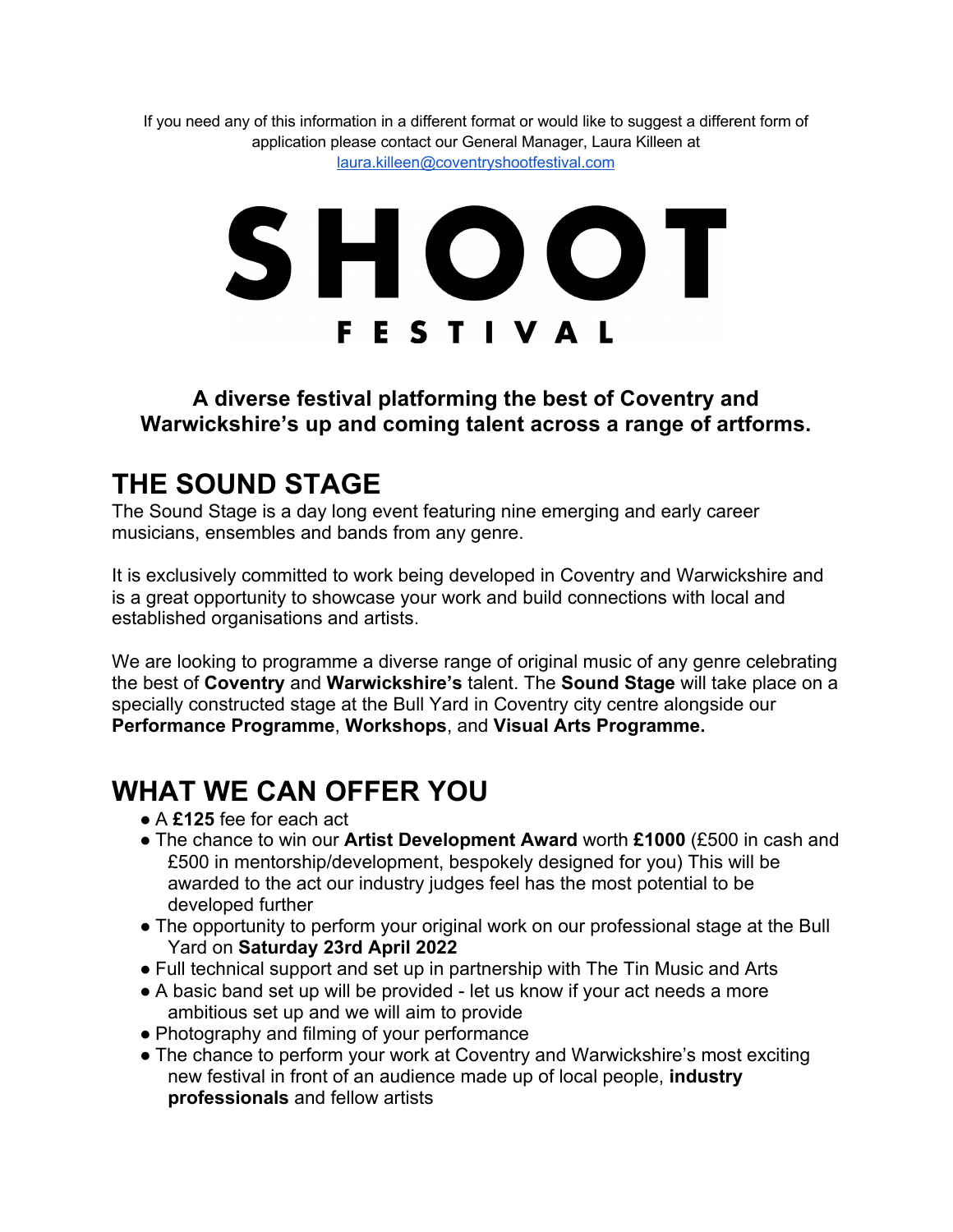● The chance to meet **other emerging artists** who are also making work locally

## **WHAT ARE WE LOOKING FOR?**

- **Original work** whether that is self written material or radical transformations of existing music
- We create a **diverse** and **unique programme** and accept applications from all music genres
- All artists/companies must live, work, or study in the **CV postcode** which covers the following areas: Coventry, Kenilworth, Rugby, Leamington Spa, Warwick, Nuneaton, Bedworth, Atherstone, Stratford Upon Avon, Shipston on Stour and Southam
- Artists must be aged 18+

#### **EMERGING ARTIST?**

We use the term 'emerging artist' very broadly, whether you consider yourself a wellseasoned professional looking for more local opportunities or perhaps this is your very first performance, we welcome all artists who feel like they might be able to benefit from this opportunity to apply.

#### **OUR SELECTION CRITERIA**

Final selection will be decided by the Festival Directors. Applications will be judged against the selection criteria listed below:

**1.** Artistic **merit** of proposed ideas and clarity of proposal

**2.** The performance must be considered the artist's/band's own **original** work. This can include covers but they must be interpretations of pre-existing material rather than a direct copy

**3.** All artists/companies must live, work, or study in the **CV postcode** which covers the following areas: Coventry, Kenilworth, Rugby, Leamington Spa, Warwick, Nuneaton, Bedworth, Atherstone, Stratford Upon Avon, Shipston on Stour and Southam

**4.** We are looking to programme a **diverse range** of music genres and styles

**5.** Suitability to our audiences

**6.** The work must be achievable with the resources that **The Tin** and **Shoot Festival** can provide and suitable for our outdoor stage - the performing area will be covered **7.** Artists should take into consideration that the venue is not a traditional gig venue and

we expect to see an awareness of this in applications

**8.** Artists must be aged **18**+

**9.** Artists must conform with statutory and local authority rules concerning health and safety, obscenity and defamation. It should be noted that this is a public space so we ask to acts to be conscious of this when they perform

You must be available to:

- Attend a **production meeting** during the lead up to the festival, date TBC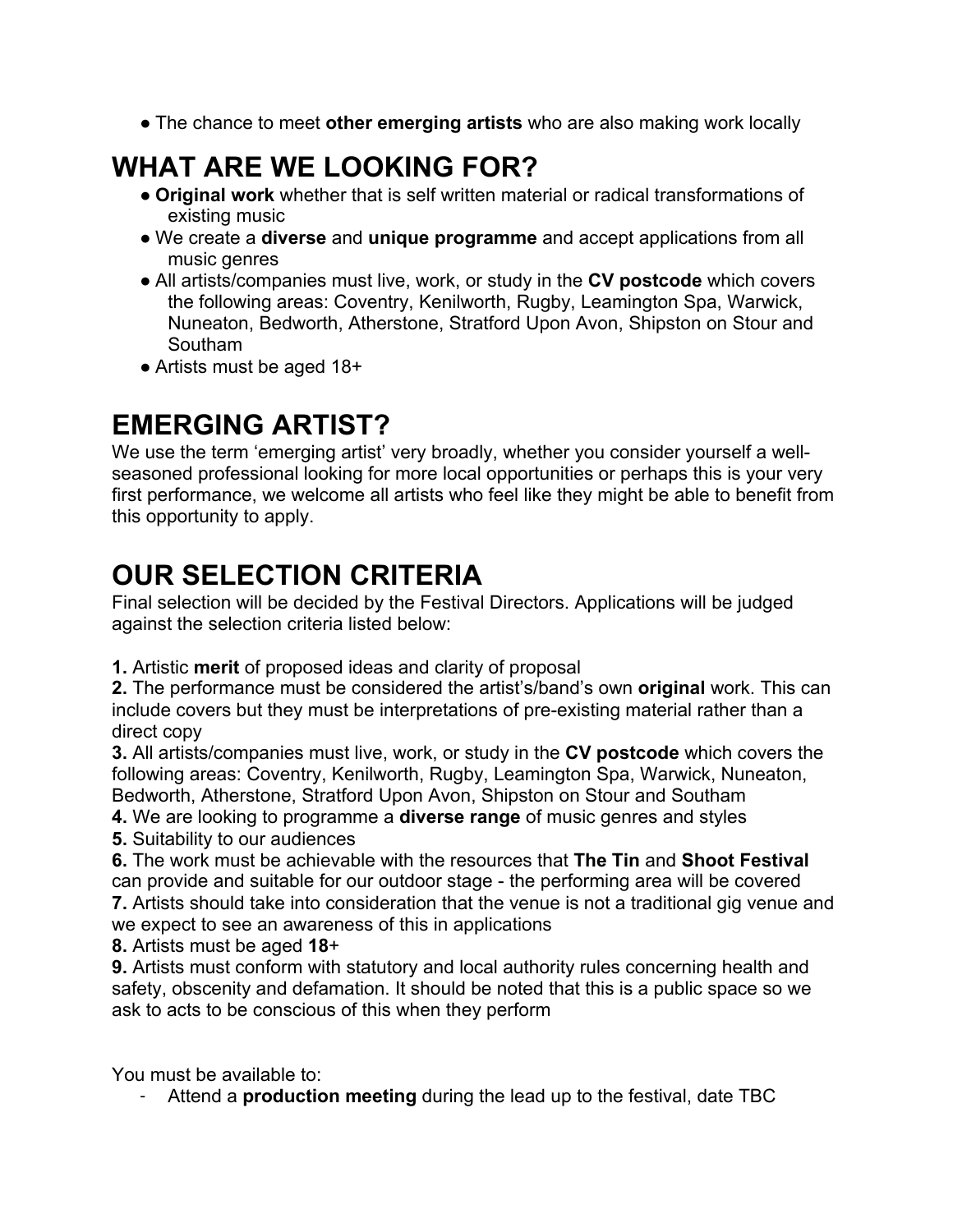- Attend a sound check on the day of the performance
- Perform at the Sound Stage in the Bull Yard on **Saturday 23rd April 2022**

Any further questions please contact: **shootfestival@gmail.com**

### **THE VENUE: THE BULL YARD**

The Sound Stage will take place in the Bull Yard. We will be creating a bespoke, outdoor, enclosed and covered performance area with a raised stage.



### **TECHNICAL: BAND SET UP**

In partnership with the Tin we will provide a simple band set up for the Sound Stage. This will include:

- Microphones
- PA system and speakers
- Drum Kit
- Guitar Amps
- The stage will be covered and the space will be designed by Vortex Creates

This is our basic technical set-up, if you wish to bring in your own equipment please indicate this in your application. A **technician** will assist you in your sound check and your **performance** on **Saturday 23rd April 2022**.

### **HOW TO APPLY**

Deadline for applications is **Friday 14th January 2022 at 10am.**